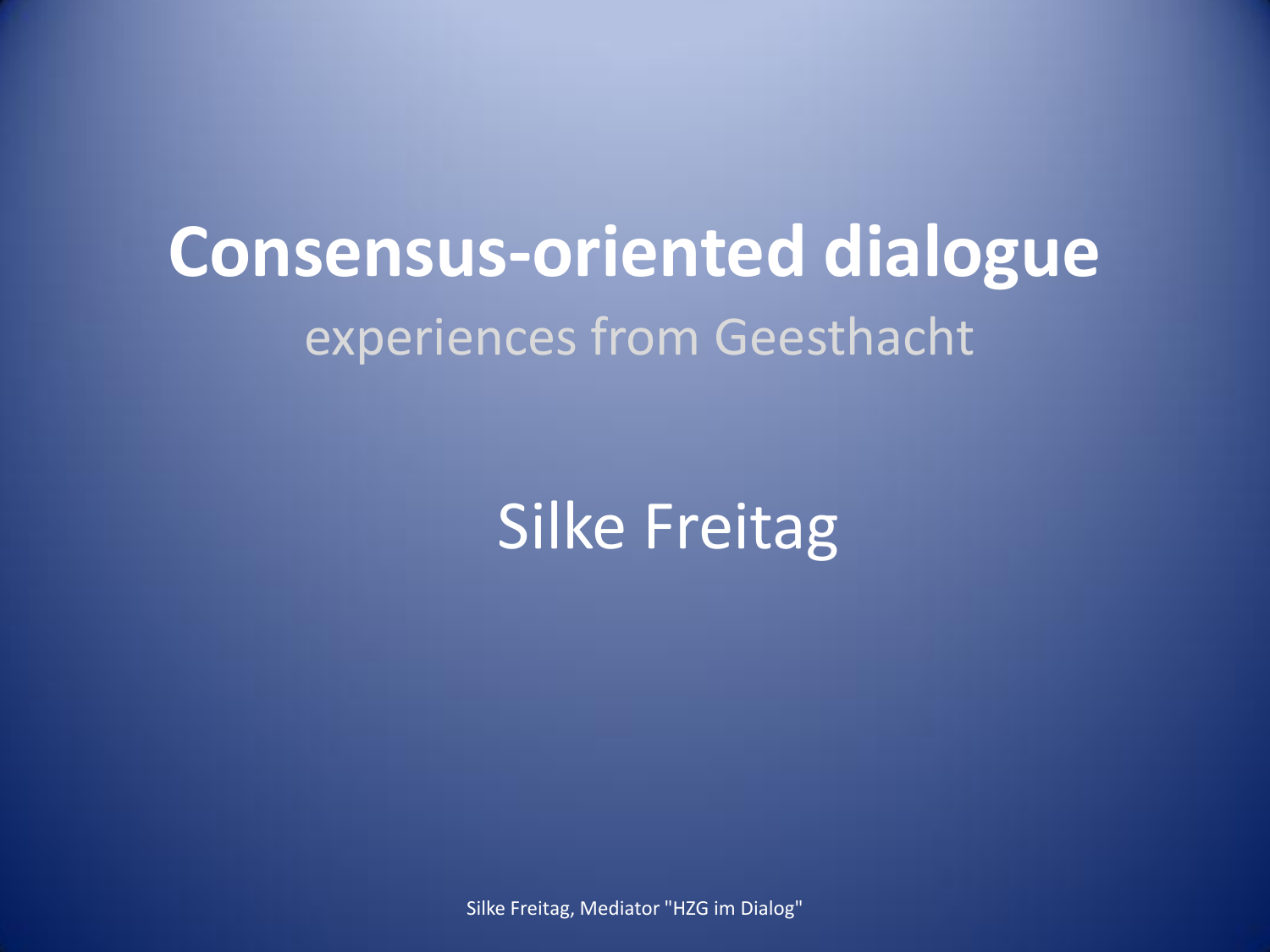#### **Nuclear Research Reactor**



The nuclear research Reactor of Helmholtz-Zentrum-Geesthacht (HZG, prior GKSS), which was shut down in 2010.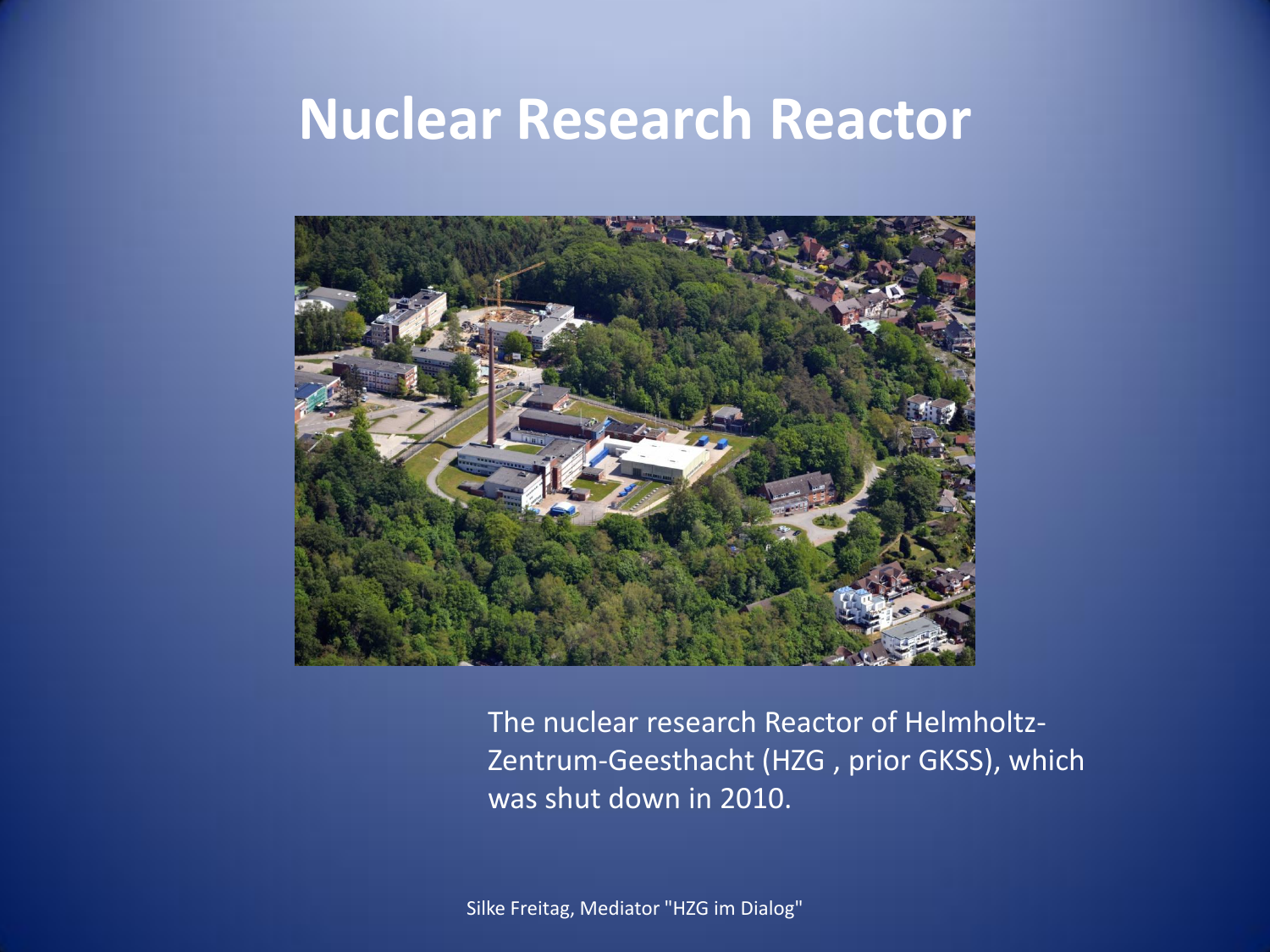**Environmental groups and citizen initiatives want consensus-orientated dialogues however reject to monologues**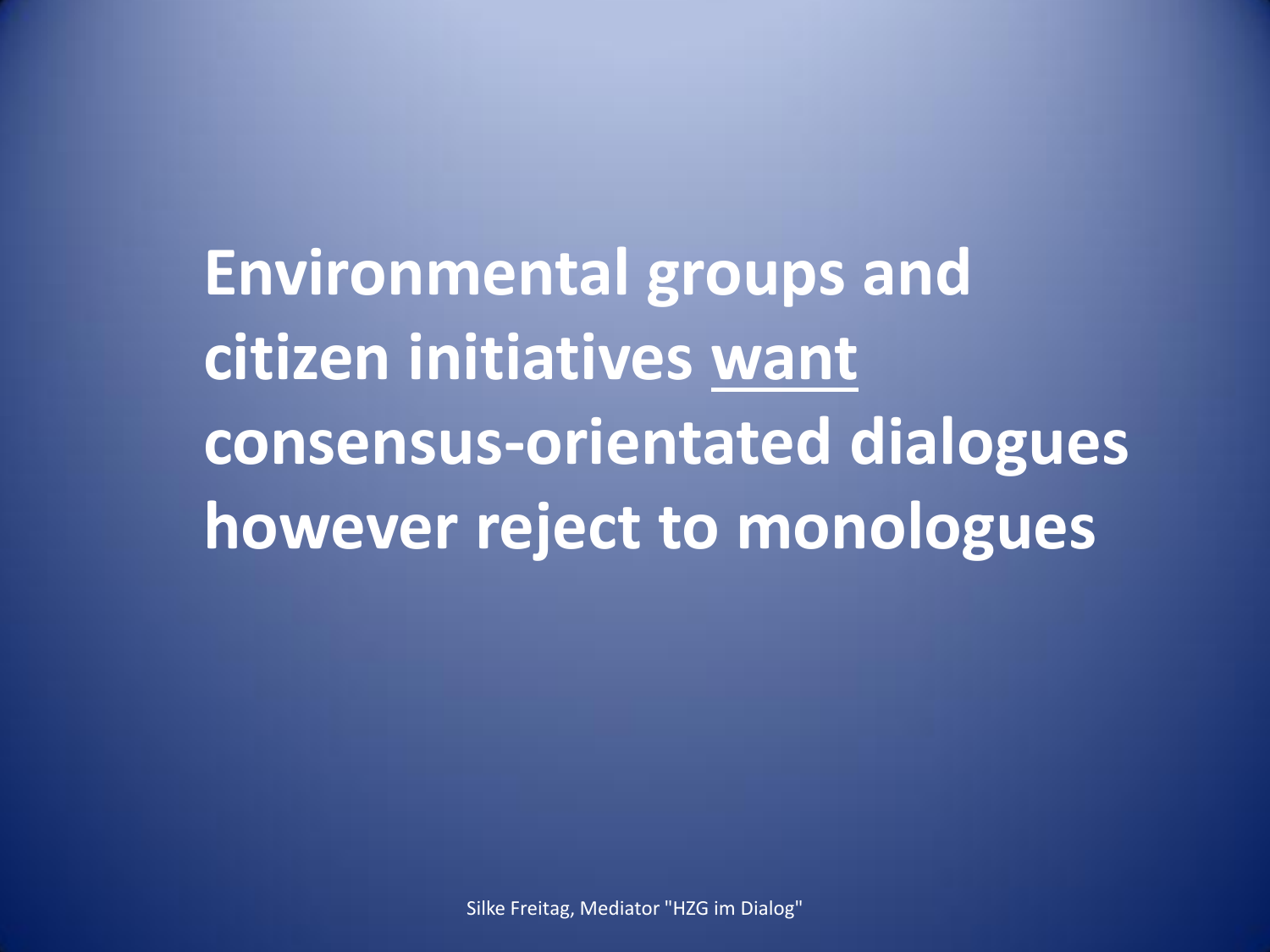HZG asked **a simple question**: *"What would need to be in place for you to participate?"*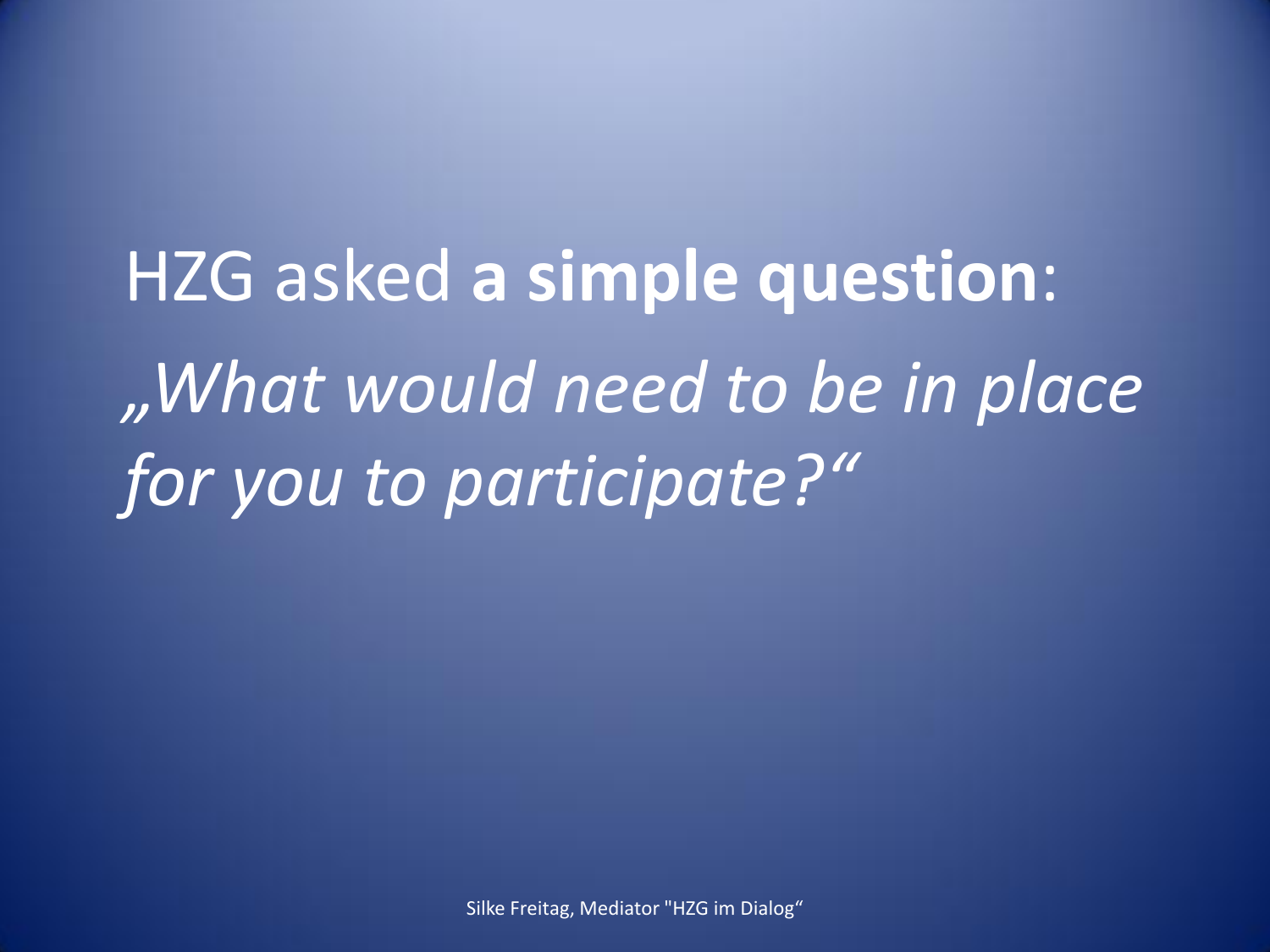#### **How HZG Envisions Its Role**

"In conjunction with the citizens, the HZG would like to identify the need for information, citizen concerns and possible conflicts in the course of … dismantling the nuclear facilities and would like to achieve **amicable solutions** to these issues within the legal framework."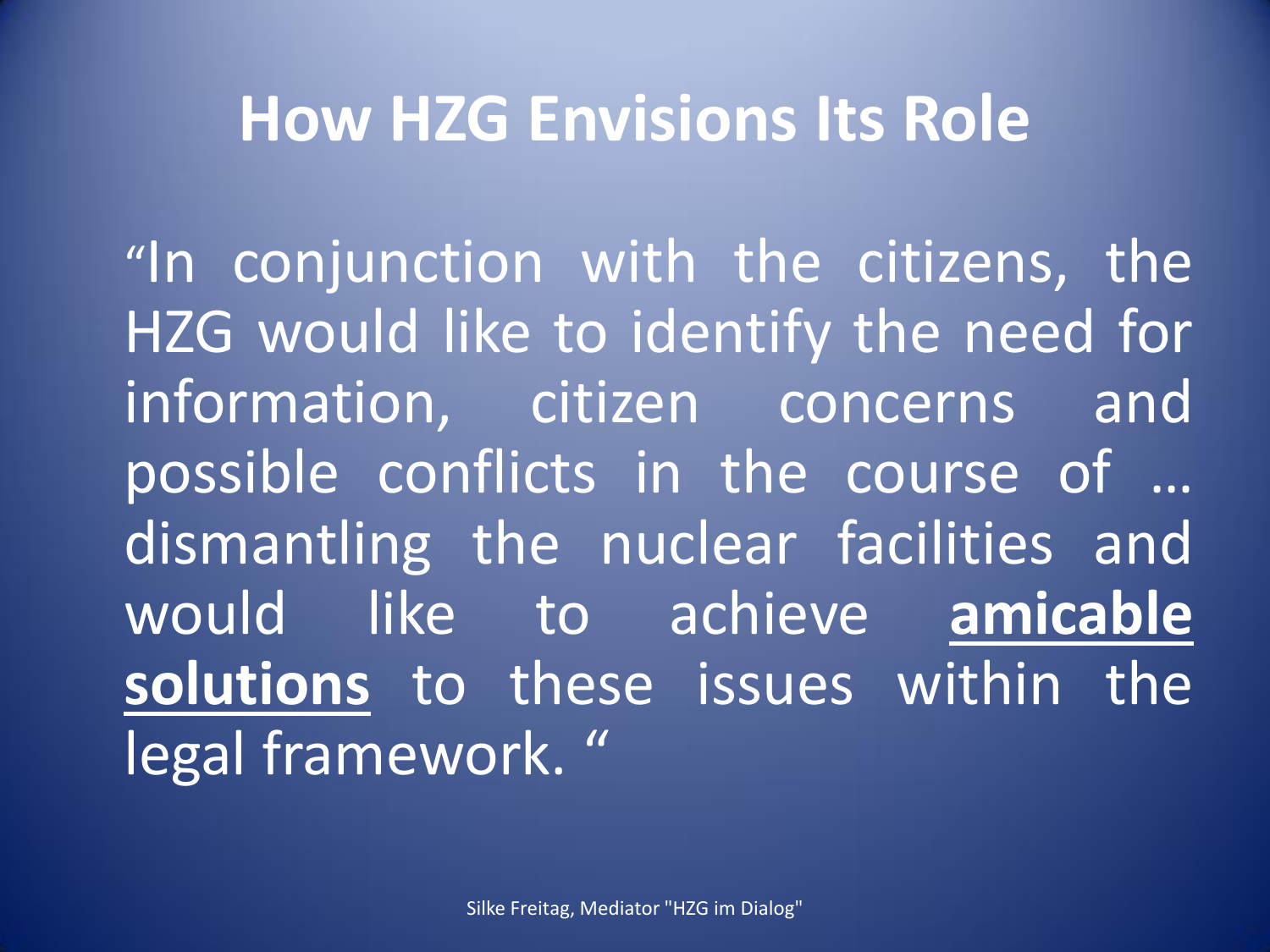# **Predialogue**

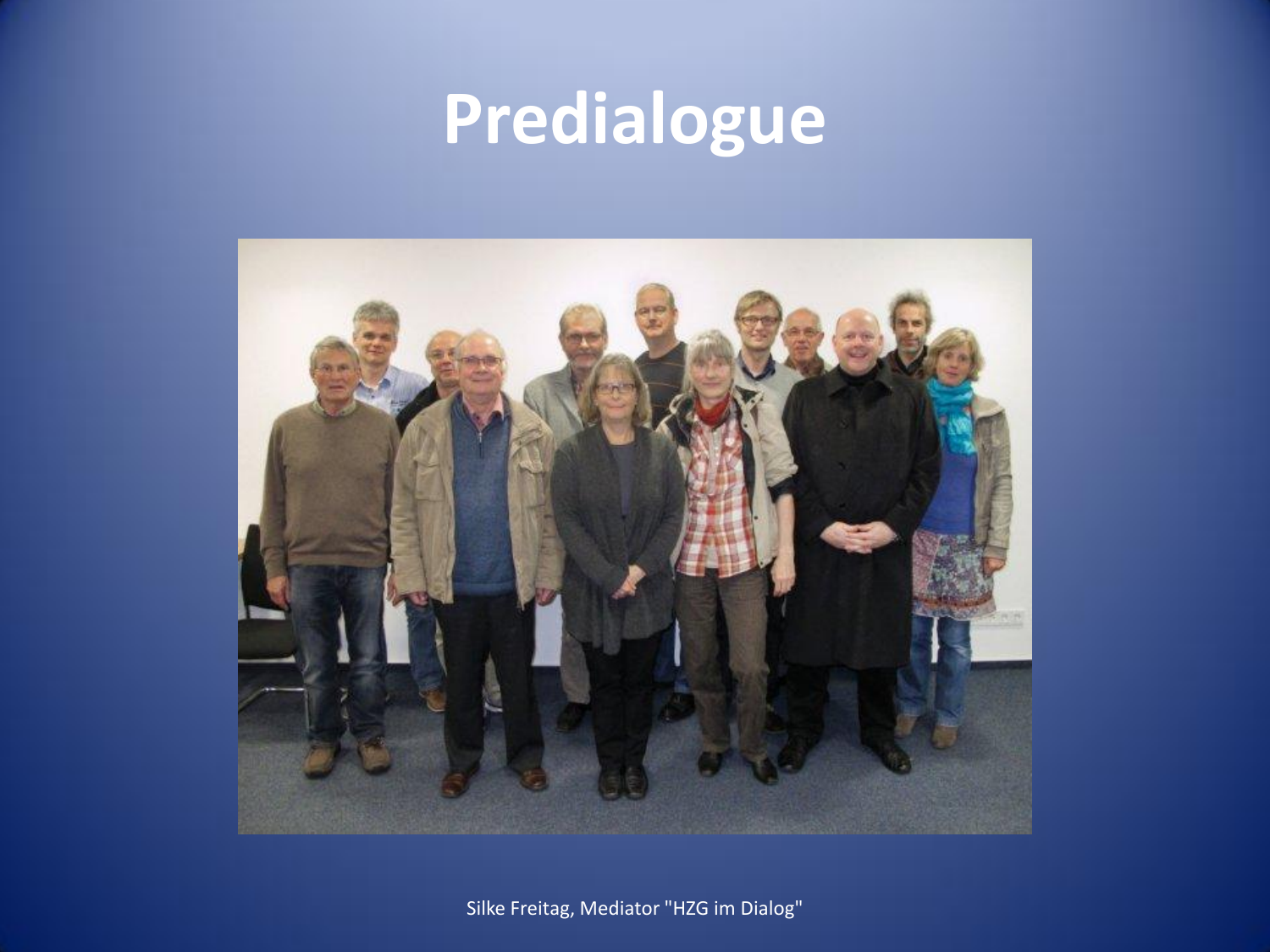#### **How HZG created confidence**

- HZGs choice of the **facilitator**
- HZGs offer to **delay the application** for decommissioning the research reactor
- HZGs offer to **finance an independent expert** chosen by the Monitoring Group
- HZGs offer to **talk about the history** of the Research Centre and leukemia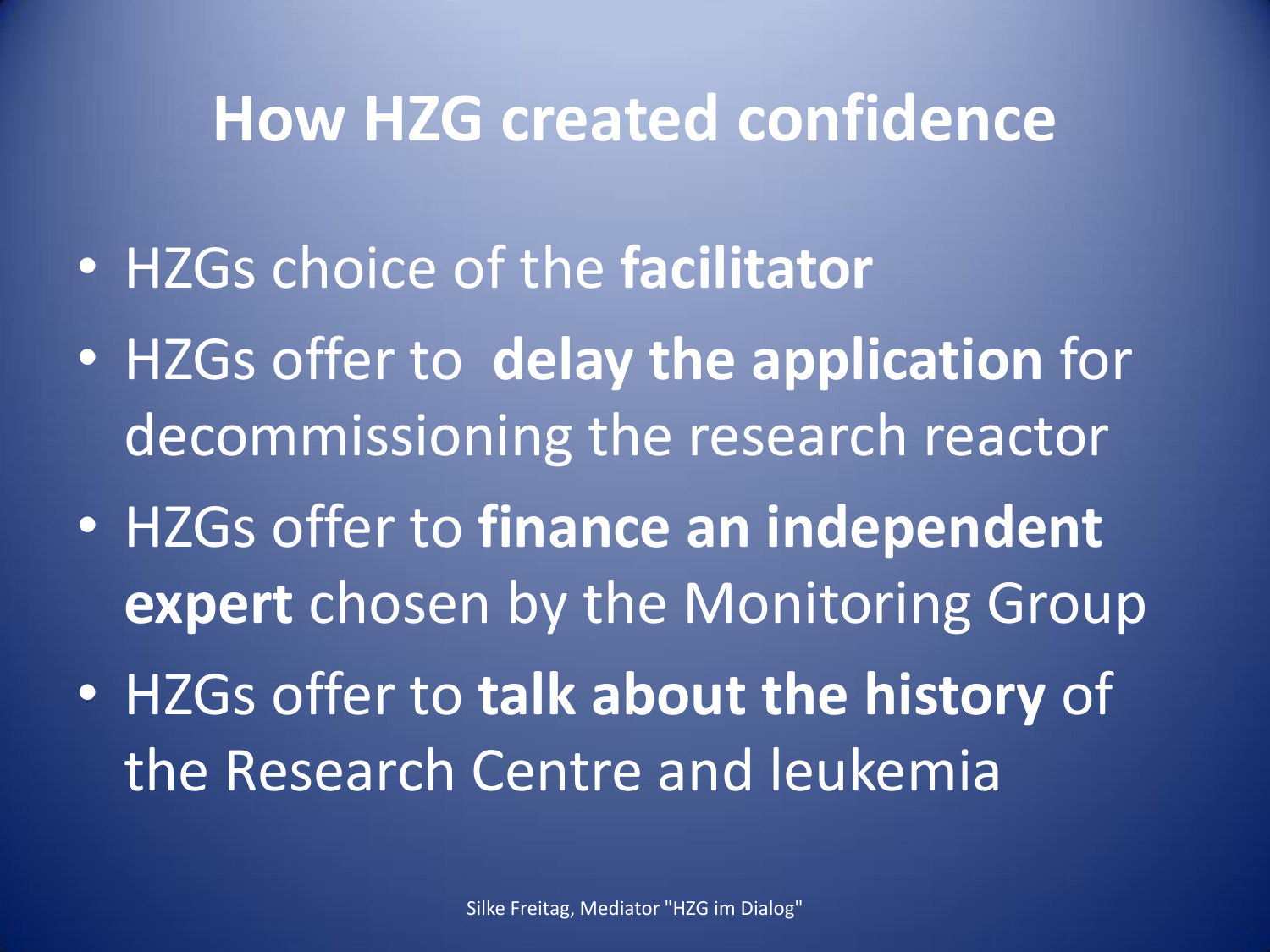### **Terms of a successful dialogue**

Setting *"Fundamentals of Cooperation":*

- involving the legal *decision makers*
- balancing *transparency* and *confidentiality*
- getting support from *independent experts*
- deciding *consensus-orientated*
- dealing with *dissent*
- coping with the past in order to find solutions for the future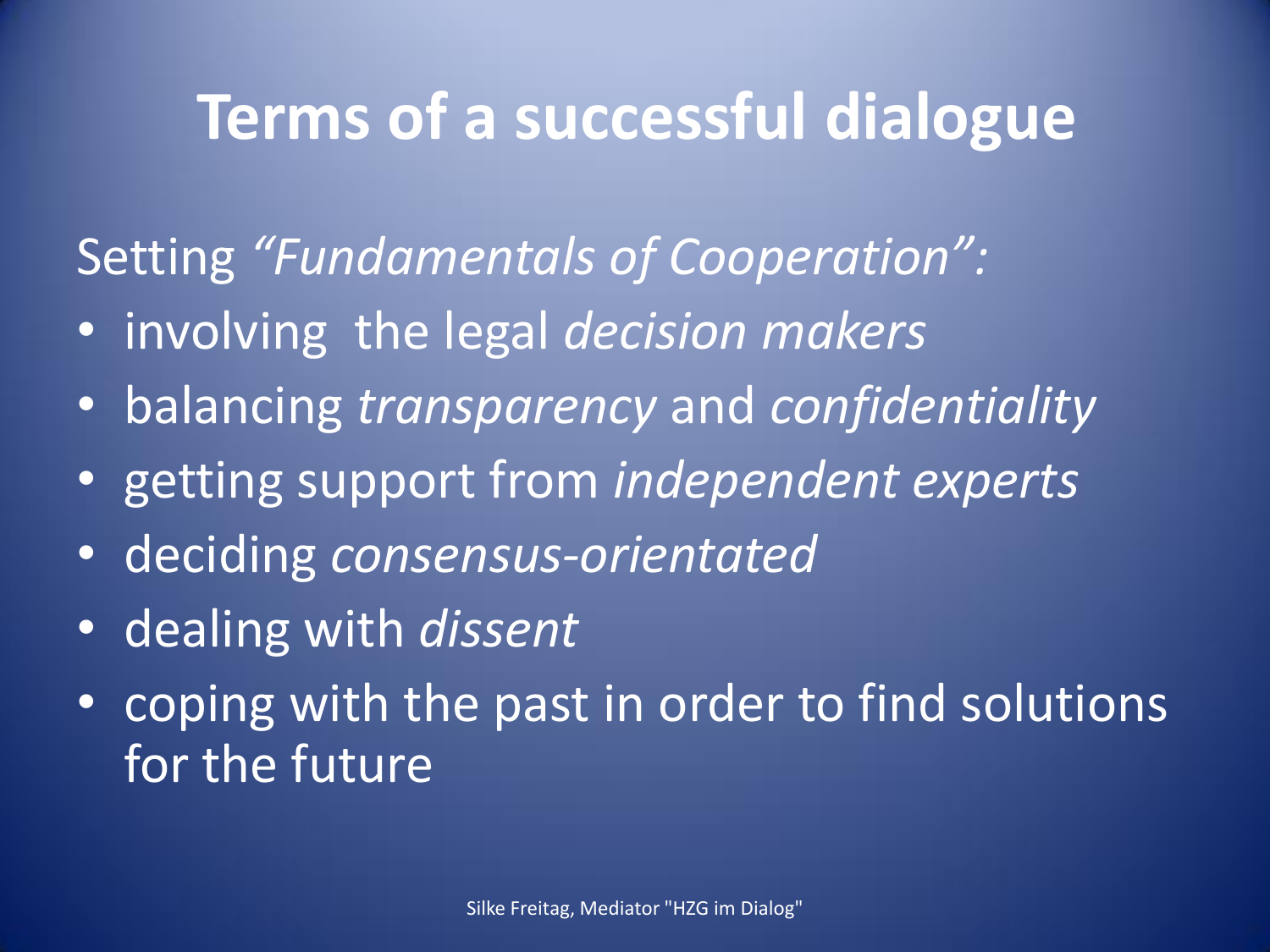### **Transparency and Confidentiality**

disinviting the press during the dialogue-meetings and

publishing press releases together posting every expert's report on the webpage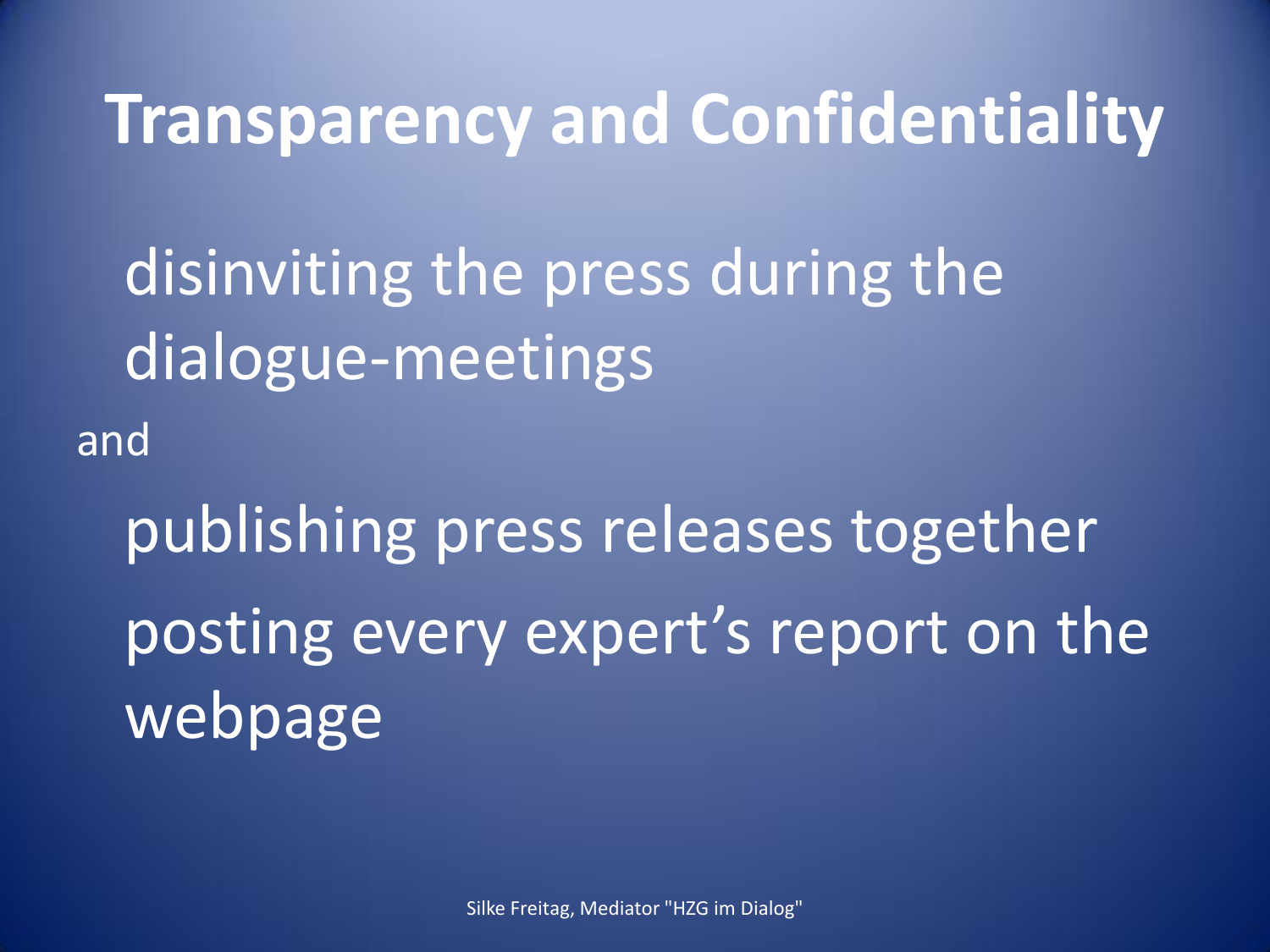## **Examples of consensus found**

Direct dismantling of the Research Reactor.

Dismantling the reactor pressure vessel of the vessel "Otto Hahn" as soon as possible on property of HZG.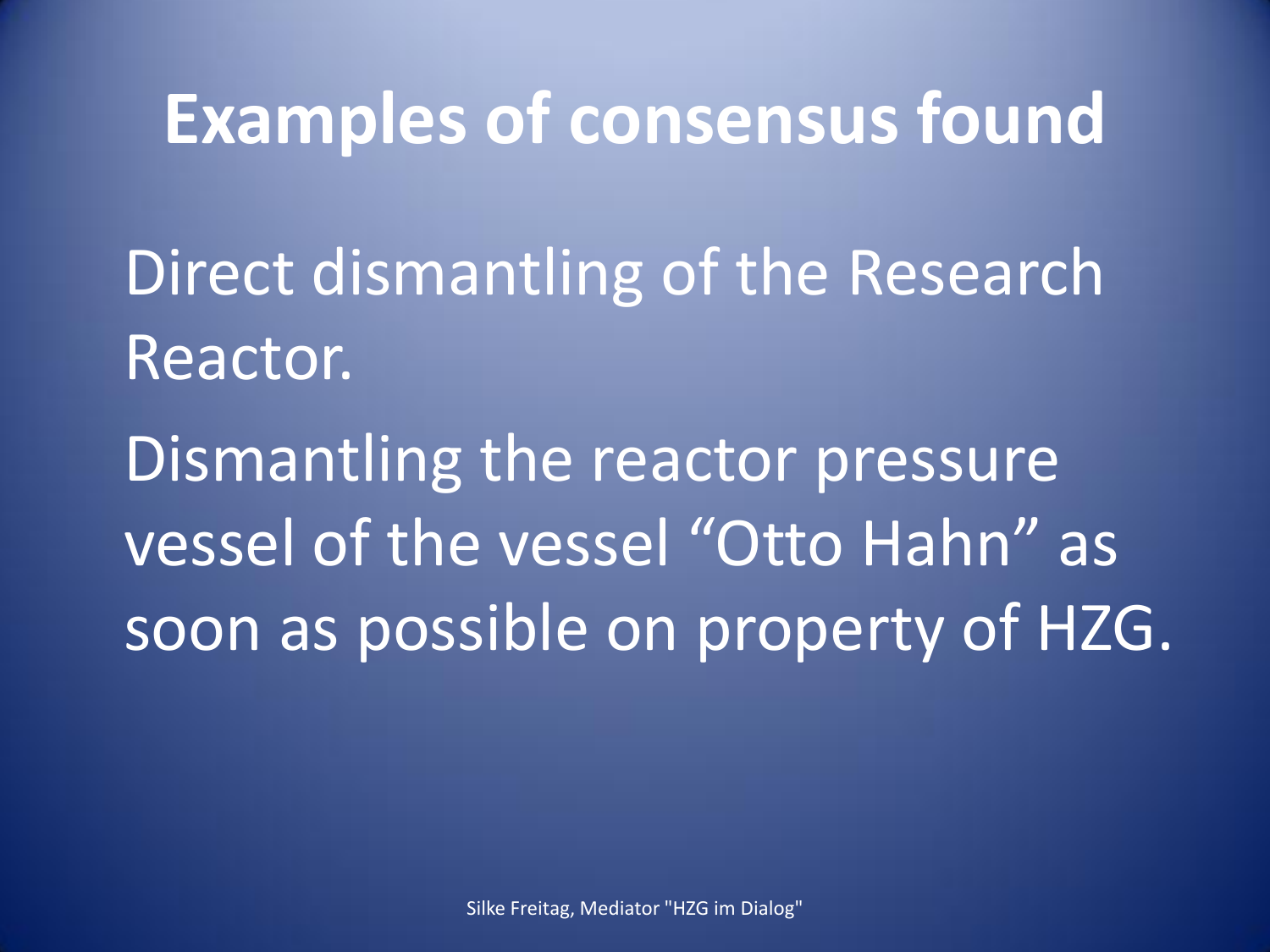### **Dealing with dissent**

*"It is … important for the Monitoring Group and the HZG that contrary points of view and the resulting dissent are made public. In the … dialogue process, common press and public relations endeavors will be used to present viewpoints of the HZG and the Monitoring Group in a balanced manner to the public." (Fundamentals of Cooperation 2013)*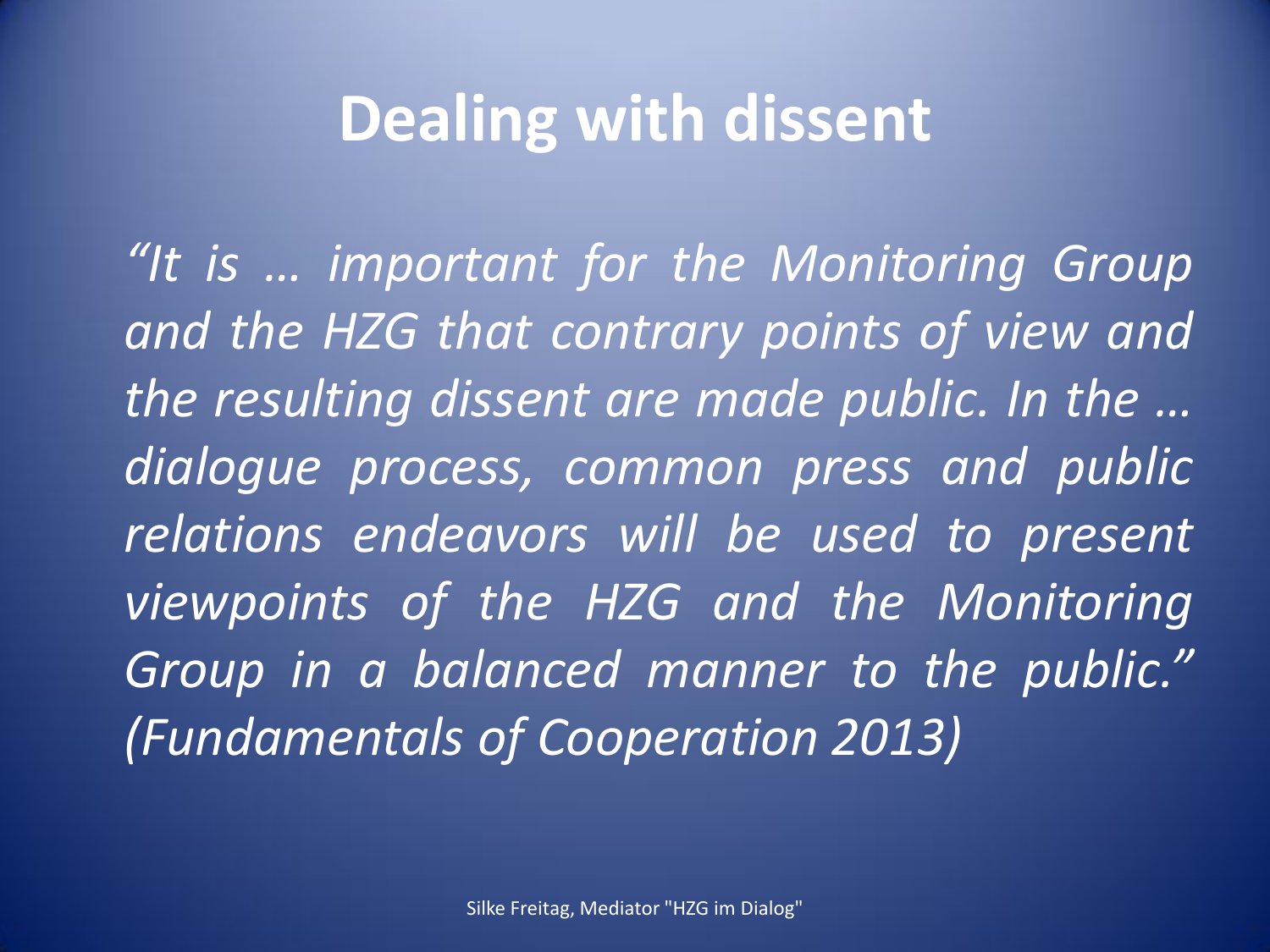## **Making dissent public**

Permission to store the reactor pressure vessel of the vessel "Otto Hahn" was given by the authorities "for scientific research". The Monitoring Group doubts the validity of this . From their point of view there has not been any research on the containment in the past centuries. However HZG and the inspecting authorities see the permission as valid due to routine radiation survey (see press release in April 2016).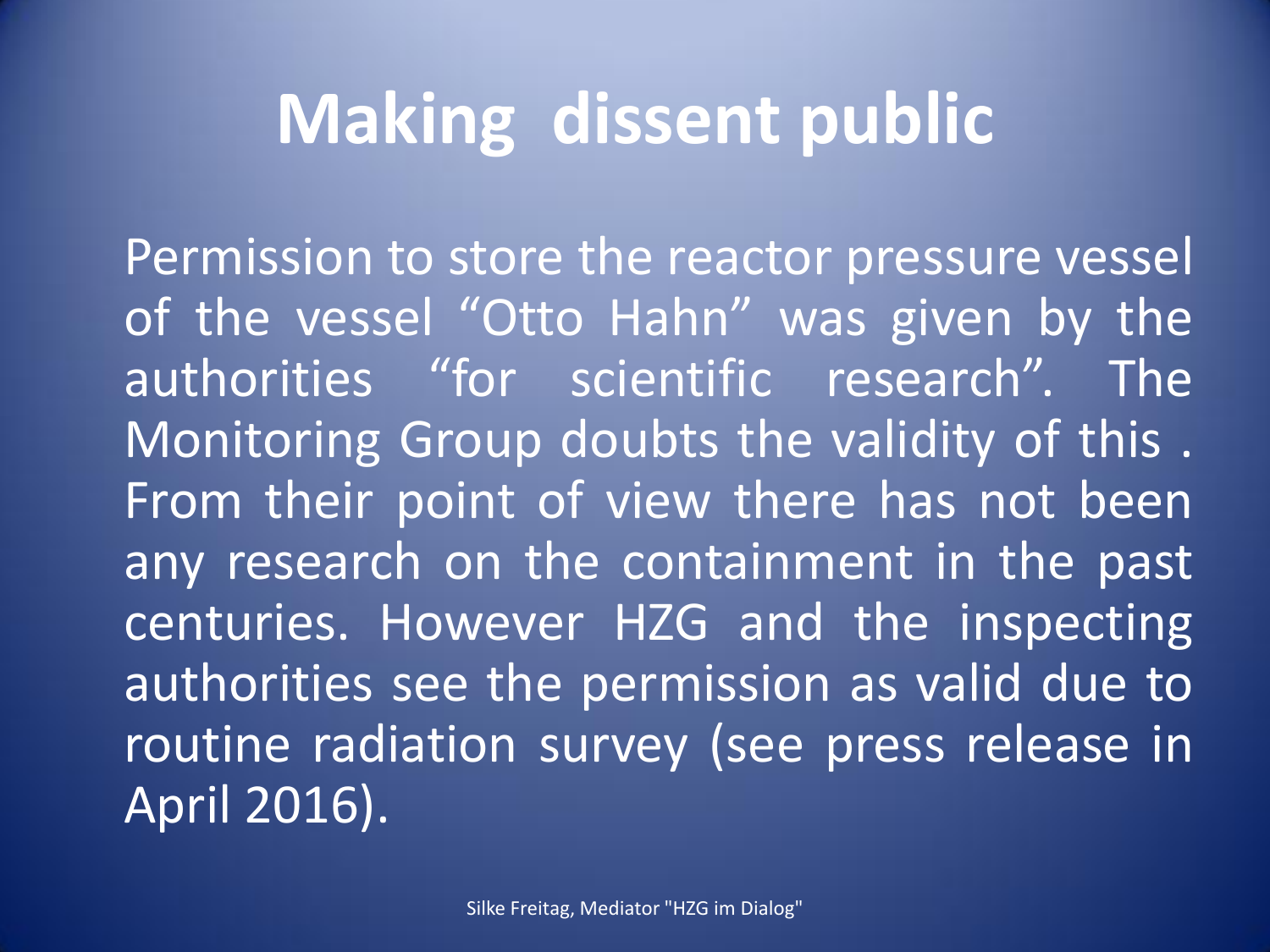#### **Problems of the Monitoring Group**

The Monitoring Group has **no legal framework** and **no financial independence**.

The consensus-orientated dialogue is solely based on the goodwill of HZG.